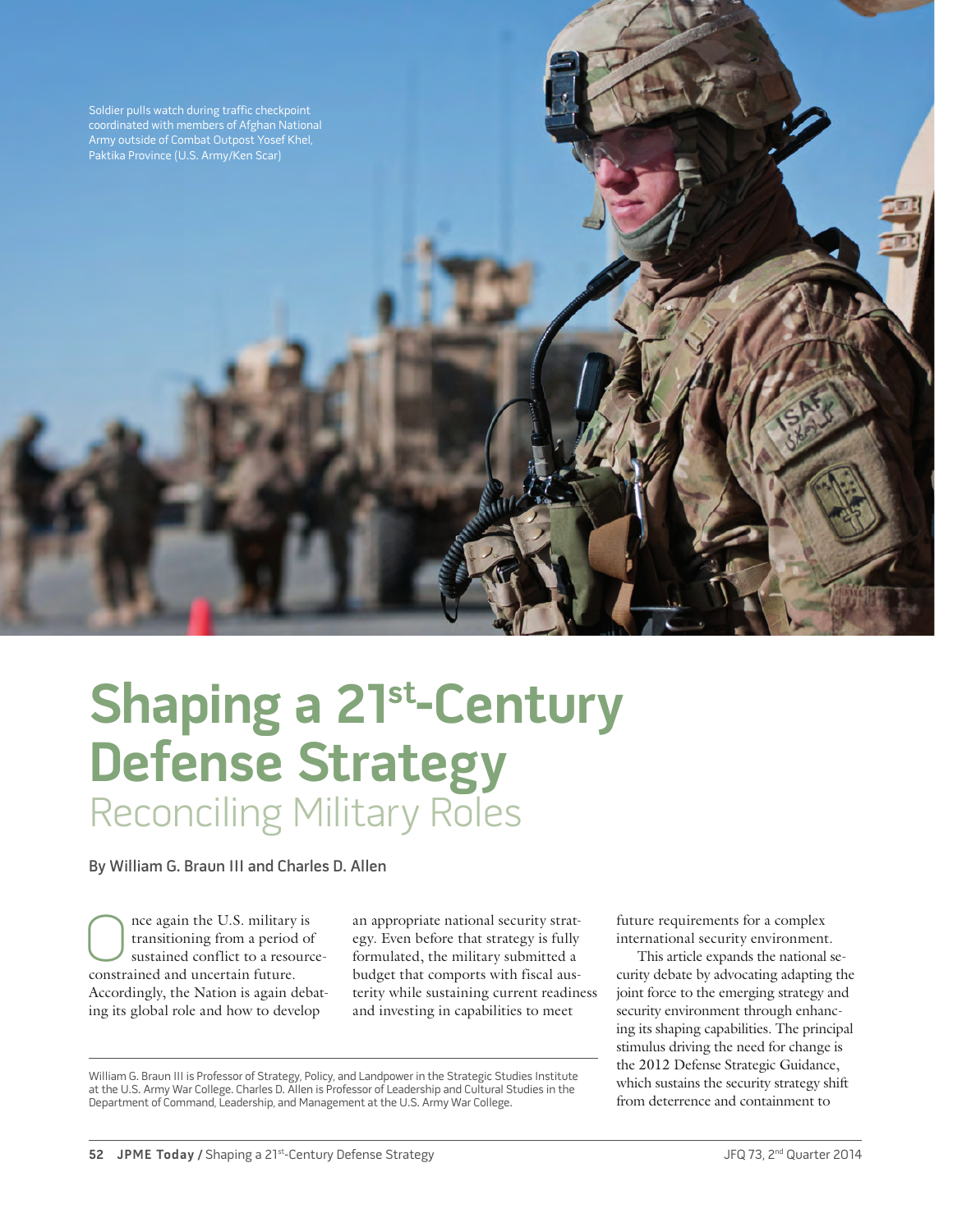cooperation through engagement. The emerging consensus suggests the future national security strategy will direct a regionally tailored force for limited engagement.<sup>1</sup> As with any fundamental shift in national policy objectives, strategy, or operational concepts, the initial guidance is seldom the last word.<sup>2</sup> The military must be sized and resourced to adapt to the realities of strategy and policy adjustments as they occur. It is critical that military capabilities are resourced for the national strategy and that they posture the joint force to create and seize opportunities. The objective is a military that protects and advances U.S. interests in times of peace while providing robust and flexible options to confront aggression worldwide.

## **A Shift from Containment to Engagement**

To establish context for the emerging military narratives, it is necessary to trace the trajectory of the national security debate since the end of World War II. The Cold War grand strategy, often attributed to "the father of containment" George Kennan, carried the Nation through the last half of the 20<sup>th</sup> century.<sup>3</sup> In his famous "X article" published in 1947, Kennan advocated replacing cooperation with the Soviet Union with a strategy of long-term containment of their expansionist philosophies. While the strategy matured during the Cold War, the military's role remained stable.4 With a few notable exceptions, the Armed Forces provided credible and robust conventional combat capability to defend national interests, exercised legitimate coercive power to maintain international order through containment, and demonstrated a mutually assured destruction capability that discouraged nuclear confrontation.

With the demise of the Soviet Union and the end of the Cold War, a search for a new grand strategy narrative began. President George H.W. Bush presented a vision of a "new world order" to Congress in 1990 that emphasized "cooperation," where "nations of the world can prosper and live in harmony."5

President Bill Clinton described how the vision could be achieved through a strategy of "engagement and enlargement," thus giving it structure. This particular strategy relied primarily on economic and diplomatic efforts, backed by military force, and was designed to expand the global reach of democracy and economic prosperity.6 President George W. Bush's National Security Strategy reiterated many of the tenets of the earlier post– Cold War security strategies. Faced with the new reality of terrorist attacks and the emergent demands of two simultaneous wars, Bush emphasized the role of military power and highlighted the U.S. prerogative for preemptive action to counter rogue states or terrorist organizations that might strike without warning.7 While President Barack Obama's 2010 National Security Strategy acknowledged the role of the military, it reverted to much of the language related to cooperation and burden-sharing reflective of the 1990<sub>s.8</sub>

The national security strategy is in transition again. The strategic environment presents a weak global economy, a struggling U.S. economy, and shrinking defense resources. While the current national security strategy is not fully developed or articulated, it appears to conform to a general trajectory evident since the Cold War, from containment and deterrence to cooperation and engagement, with more limited ambitions than those initially expressed in the 1990s. This emerging narrative is designed to address a security environment that includes a nonhostile but rising rival in Asia (China), international nuclear proliferation (Iran, Pakistan, and North Korea), revolutions against existing world order (the Arab Spring in the African Maghreb and Egypt), continued unrest in the Middle East (the Levant), and growing concern over instability and violence (Mexico and other Central/ South American nations) in the Western Hemisphere.

The national security strategy narrative is expected to focus on engagement and cooperative relationships to advance U.S. interests and establish a stable international order. It should appropriately emphasize the use of economic and diplomatic means backed by the limited use of the military as a coercive instrument of national power. In this era of fiscal austerity, emerging consensus emphasizes a regionally tailored military strategy of limited engagement.

The current Defense Strategic Guidance (January 2012) directs the military to adapt to the future strategic environment even as it remains a "global presence emphasizing the Asia-Pacific and the Middle East" and at the same time is "prepared to confront and defeat aggression anywhere in the world," all with a much smaller size and reduced resources.9 In underwriting this strategy, the Secretary of Defense is expected to develop a joint force that is "smaller and leaner" but "will remain agile, flexible, ready, innovative, and technologically advanced."10 This is a tall order that requires prioritization and trade-off of risk. The security establishment requires a model for dynamic force adaptation and a framework to develop the narrative that guides prioritization.

The organizational concept of dynamic equilibrium may provide such a model. It draws on an ecological system metaphor to examine an organizational response to a changing environment. The "open system" ecological metaphor is rooted in chaos, complexity, and systems theories. Several elements of the metaphor can be applied to the military's adaptation to the evolving threat, security, and operational environments.

The dynamic equilibrium metaphor captures the interactive and multidimensional nature of systems and the continuous adaptive change imposed by each member of an ecosystem on the other. This interactive adaptation is a dynamic where the norm is constant change in response to multiple simultaneous stimuli from other members and elements of the system. There are two broad mechanisms of change within the theory—iterative evolution and rapid adaptation.11 The first is more common in nature. The second can produce rapid (transformational or revolutionary) change, but just as often results in the death of many members of the system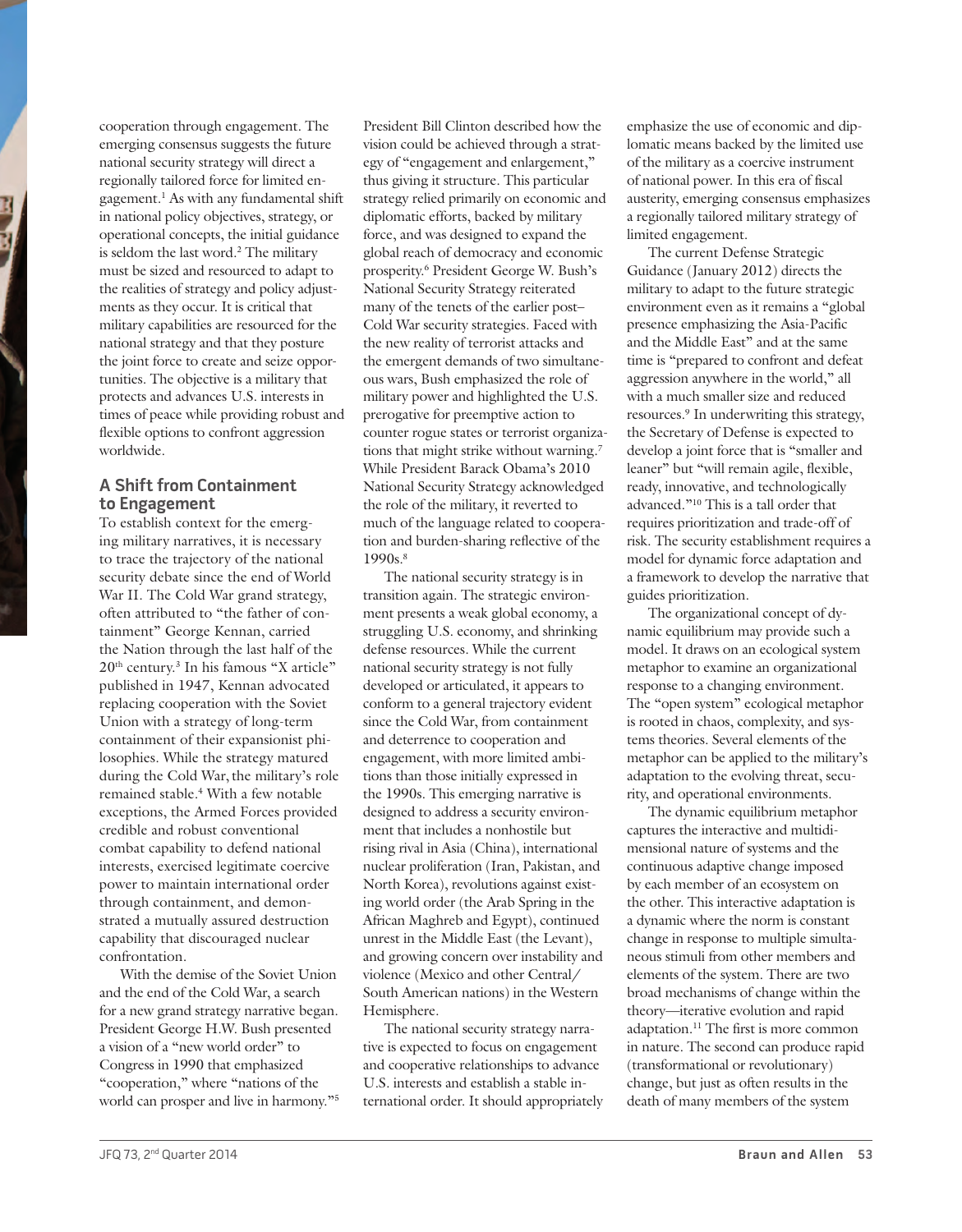

Solider and Afghan police officer search terrain in Kunar Province prior to firefight (U.S. Army/Gary A. Witte)

and the emergence of a new ecosystem. Death occurs when an organism stops adapting and no longer actively influences or is influenced by the system.12 The remaining sections address several dimensions of the military's environment that must be considered as our leaders adapt the joint force for the future.

# **Equilibrium in the Military Narrative**

*Threat versus Opportunity.* National security literature tends toward threatbased analysis. Security studies and military planning are likely to focus on approaches that prevent unfavorable order and unacceptable levels of disorder,13 while identifying and planning for black swan contingencies.14 Conversely, contemporary organizational and business literatures promote strategies that focus on opportunity identification and exploitation.

Applying this opportunity perspective to security strategy and military

implementation concepts can facilitate the identification of alternative approaches to achieving national objectives. Instead of physically "pivoting" to the Asia-Pacific and Middle East, one could envision a strategy that employs military power in various regions to rebalance our global efforts to indirectly influence the regions prioritized by U.S. national leadership.15 In addition one may develop innovative ways to exploit military relationships and partnerships while employing other instruments of national power.

*Time Horizons Equilibrium.* The military narrative should include linkages to current policy, strategy, and resources while engaging proactively in actions that adapt the organization to future threats, opportunities, and political perspectives. This results in two time horizons for strategic decisions that affect force development. The near-term horizon is driven by prioritized distribution of available resources, which has to be justified in the context of current

national strategy and policy objectives. The long-term horizon is based on estimates of future threats, operational environment opportunities, and the range of potential strategy and policy decisions that may be pursued by future administrations. The long-term horizon requires senior leaders to establish aspirational goals and a vision of the range of military capabilities to achieve them. The Services' primary concern is with the near-term horizon, which requires the distribution of resources to maintain readiness while initiating the evolutionary change and development initiatives that move the force in the direction of the long-term vision.

*Military Strategy Equilibrium*. Absolute war and peace are archetypal states that are never fully realized. Competition spans a continuum from the civil order of peace through major combat manifested by war. Unattended turmoil and misunderstandings among nonhostile rivals can lead to escalation of hostility and increased incidence of extreme violence. Similarly, managing disorder within the context of combat operations is necessary to nurture the civil order associated with peace.

The U.S. security establishment has acknowledged the vital role of the military in shaping the security environment. In 1997, Chairman of the Joint Chiefs of Staff General John Shalikashvili stated, "The military has an important role in engagement—helping to shape the international environment in appropriate ways to bring about a more peaceful and stable world." In the next sentence he provided a caveat: "The purpose of our Armed Forces, however, is to deter and defeat threats of organized violence to our country and its interests."16 When faced with austere budgets, reduced force structure, and uncertain futures, senior civilian and military leaders typically revert to a rhetoric dominated by the force sizing and prioritization mantra to "fight and win the Nation's wars," with all other uses of the military being "lesserincluded" capabilities.

The military's force-sizing construct since the Cold War has been a two-theaters strategy. While arguably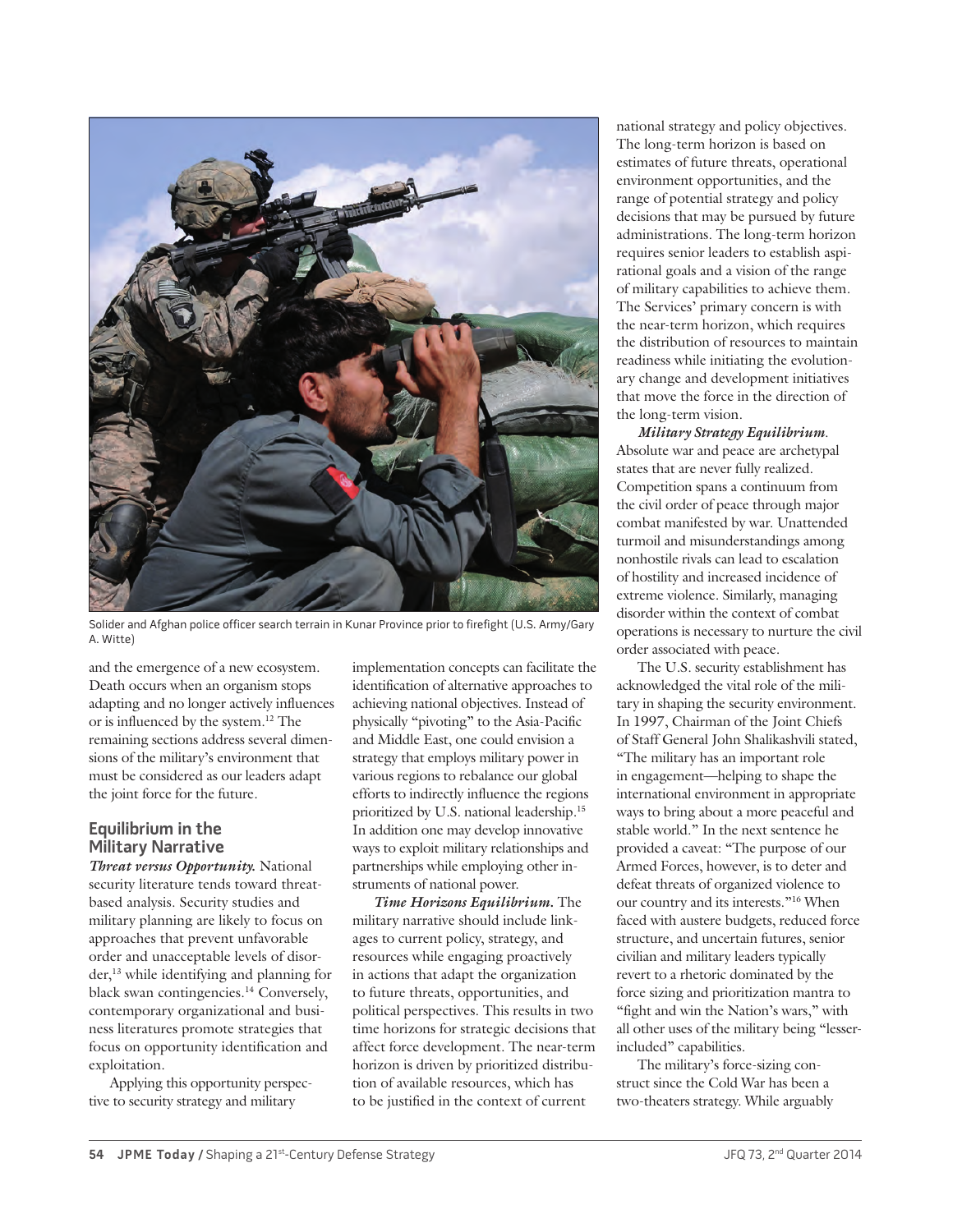underresourced, the construct was based on an aspiration to fight and win two nearly simultaneous major regional contingencies.17 In his February 2014 press conference, Secretary Hagel conveyed that the construct was now passé and stated as well that "we are no longer sizing the military to conduct long and large stability operation."<sup>18</sup> He went on to say that the Army will be sized to decisively defeat aggression in one major combat theater while defending the homeland and supporting a joint force engagement in another theater.

When not engaged in war, the military structure and its inherent capabilities are available to America's political leaders for other missions. In practice the military does a great deal more than simply preparing for and executing regional contingencies and major combat operations. Especially with regard to landpower, a force capable of fighting two major regional contingencies can accomplish a number of "lesser-included" tasks during periods of relative peace. The deterrent quality of a ready force is intended to provide the Nation with sufficient coercive power to discourage the escalation of national rivalries into major combat operations. Should that deterrence fail, the military's mission has historically been to decisively defeat the enemy.

*Realist/Balancer versus Idealist/ Engagement Foreign Policy.* Air-Sea Battle has occupied a great portion of the public debate regarding the military's strategic narrative since the release of the Defense Strategic Guidance. Air-Sea Battle's key characteristics include military involvement starting at the commencement of hostilities, withstanding an initial attack, executing a blinding and suppression campaign against enemy long-range intelligence, reconnaissance, and surveillance (ISR) and strike systems, and seizing the initiative in the sea, air, space, and cyberspace domains. From this posture, the execution of the concept would create time for "options to resolve a prolonged conventional conflict on favorable terms" through blockades, sustained logistics, and the expansion of military and industrial production.19

Considerations of the role landpower plays in this operational concept appeared late in the concept's development.<sup>20</sup> But even as a latecomer, landpower's role was soon recognized in clearing coastal areas of surface-to-ship missiles, providing for land-based air defense, and performing myriad sustainment functions associated with establishing theater operations and sustaining the joint force. As this joint operational concept is further developed, it is likely that the vital role for landpower will be better understood.

If the United States adopts a realist foreign policy, the approach of balancing rising powers with regional partners and preserving the ability to counter rivals once hostilities commence is a sound strategy. The Air-Sea Battle operational concept facilitates countering a hostile enemy with strategic stand-off and antiaccess/area-denial capabilities.

However, senior national security leaders should reconsider the utility of resourcing an operational concept that limits the range of military options to direct confrontation, especially when countering nonhostile rivals. Such an approach seems unwise, especially in cases where the rival's economic markets may be closely linked to the U.S. economy. This limited approach would leave our leaders with few military options to counter a rival that confronts the Nation directly with economic and diplomatic power, and employs military power through distant or amorphous proxies. One can easily envision the coercive power levers a rival could bring to bear short of hostilities, making military employment options and posturing to deter hostilities moot.

The prioritization of resources to prepare the military for the future must accommodate both the future security environment and the political reality that U.S. policy and international action do not align perfectly with either realist or idealist perspectives of political science theory. Actual policy and international political choice reflect a hybrid approach. The range of military capabilities must accommodate options for dealing with the future environment that are based in both realist and idealist perspectives.

### **American Landpower: Prevent—Shape—Win**

The Army Chief of Staff (CSA) has Title 10 responsibilities to field the Army and sustain America's joint force. General Ray Odierno, in the 2012 Army Posture Statement, presented the Army's primary roles as prevent, shape, and win, with readiness, force structure, and modernization as the principal rheostats to adjust resource prioritization to adapt the Army to the strategic and fiscal environment. Current military force sizing is based on a "fight and win" philosophy. The fight and win imperative encompasses decisive joint combat capabilities for the rapid defeat of enemies and a decisive end to hostilities.

The "win to prevent" paradigm offers two paths to achieving a political objective prior to the onset of combat. A force-in-being's "win" capabilities discourage opportunistic rivals from engaging in hostilities and prevent hostility expansion to other regions after the start of conflict. America must maintain a legitimate military deterrent power by fielding a force-in-being capable of decisively defeating any enemy while demonstrating the political will to use it.

The Air-Sea Battle concept combined with operational concepts for landpower (combined arms maneuver, wide area security, counterinsurgency, and counterterrorism doctrines) provide the basis for decisive combat operations to accomplish the military's "win" mission. Air-Sea Battle facilitates coercive access to contested areas, thereby enabling landpower forces to deploy, stabilize, and exploit successes in the accomplishment of strategic objectives. However, short of resorting to coercive methods and direct hostilities, an emphasis on "win" capabilities offers few military options using cooperation and engagement to address rivals who choose to challenge U.S. interests.

The military's ability to shape the security environment addresses such nonhostile or indirect competition. In addition, shaping provides for the establishment of conditions that support a return to civil order once employment of "win" capabilities manages extant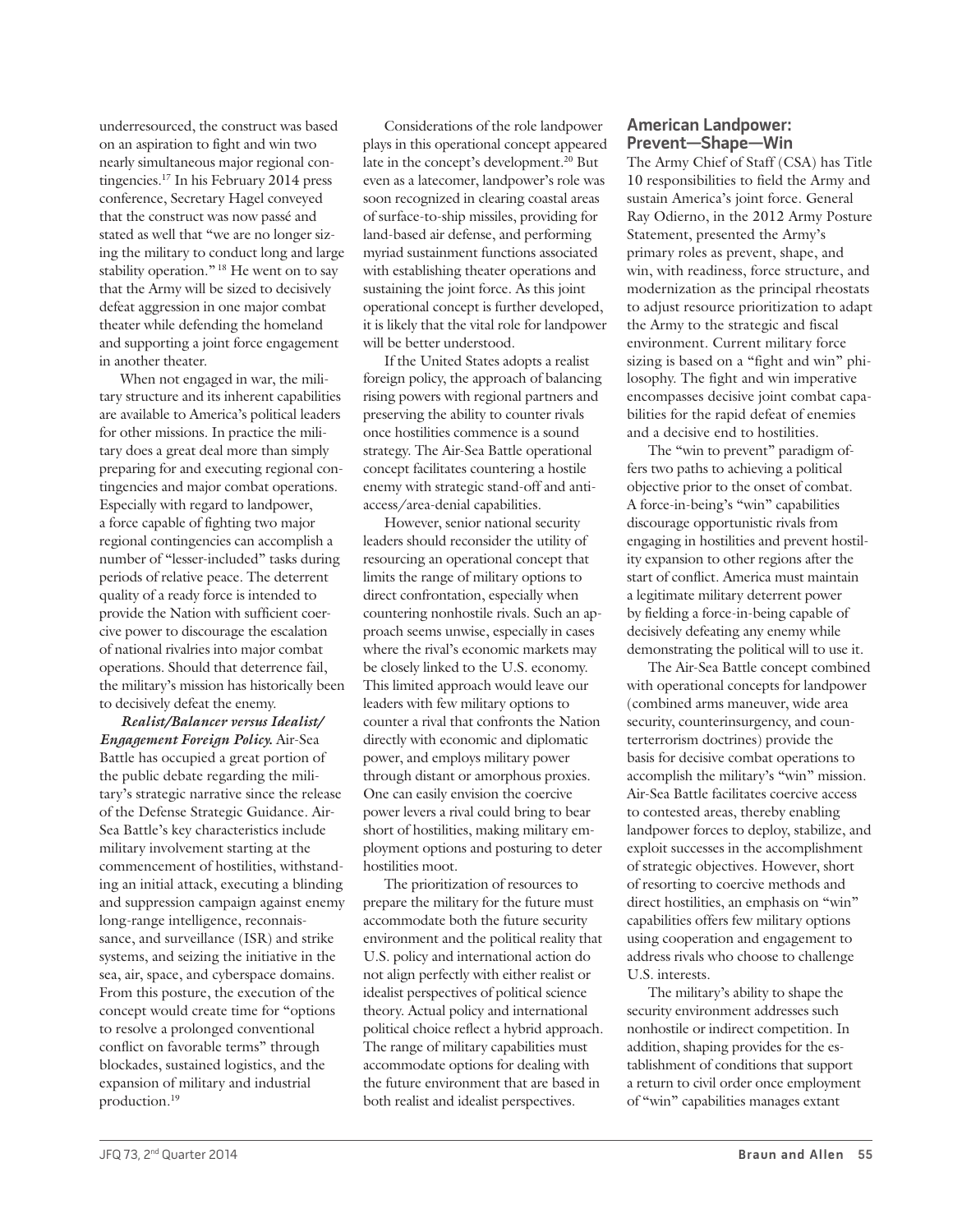hostilities. The shaping function is directed toward influencing the focal nation's people and leadership. Influencing segments of a society and their leadership short of conflict is achieved largely through trust relationships and cooperative engagements. For the military these operations are normally landpower-centric. Thus, in addition to traditional fight and win capabilities, the Army needs to develop an ethos that embraces shaping as part of its warrior culture.

"Shape to win" and "shape to prevent" paradigms have their own mechanisms to achieve desired objectives. The "shape to win" model is analogous to flexible deterrent options and has been associated with campaign planning for decades. The "shape to prevent" model manifests itself in several ways, with the common theme of enriching cooperation and partnerships that contribute to favorable order. Shaping contributes to achieving national security objectives in environments that span conditions from civil order to war and back to civil order.

The shaping role contributes to winning and preventing war in a number of ways:

- **•** Forward presence shaping operations provide early warning by means of regional cultural engagement, and opportunities to gather human intelligence and geographic access through established relationships.
- **•** The shaping role develops a cooperation-based capacity and desire for regional partners to confront military challenges in a manner that could not be achieved independently.
- **•** Conducting shaping operations with supportive partners can block rival power ambitions short of hostilities; it is a realist/balancing argument.
- **•** Shaping operations conducted with potentially opportunistic partners offer positive cooperative engagement incentives short of confrontation to modify their behavior.
- **•** Shaping facilitates U.S. force redeployment following hostilities with some assurance of leaving the foundations of sustainable civil order behind.

**•** Shaping operations permit the military to contribute to the engagement and enlargement objectives associated with promoting liberty under the rule of law, human rights, and the subordination of the military to legitimate civil authority throughout the peace-war continuum.

Unlike combat operations, shaping does not require the threat of hostilities to execute. The military can conduct Building Partner Capacity, Security Cooperation, Stability, and Security Force Assistance missions in the absence of a threat; or it can combine these shaping operations with counterinsurgency and counterterror combat missions to synergistic effect in nonpermissive security environments short of major combat operations.

In 2005, Department of Defense (DOD) Directive 3000.05 established security operations as a core military mission. It directed that stability (shaping) operations "shall be given priority comparable to combat operations."21 On a national scale, this effort was reinforced when President George W. Bush signed National Security Presidential Directive 44 directing the Department of State to be lead agent, using the Office of the Coordinator of Reconstruction and Stabilization to coordinate and harmonize all strategies and plans associated with reconstruction and stabilization activities for states transitioning from conflict and civil strife.<sup>22</sup>

More recently the 2012 Defense Budget Guidance, which followed the Defense Strategic Guidance, called for "a fresh approach to the traditional 'two war' force-sizing construct that had shaped defense planning since the end of the cold war."23 Yet, of the military's 10 primary missions outlined in the guidance, only 4 are designated as criteria for force sizing. Three of the four involve building the capacity to win wars. The shaping missions that provide stabilizing presence and support counterinsurgency operations are accompanied by specified caveats limiting their resourcing.24

Both 2012 defense guidance documents convey that the U.S. security establishment is more focused on

defeating threats than developing military capabilities to manage the security environment. Americans understandably prefer short-duration, decisive conflicts, and they frequently consider wars to be acts of political choice. However, in *The Utility of Force*, Rupert Smith presents a convincing argument that protracted conflicts "among the people" represent the reality of modern warfare.<sup>25</sup> Managing the security environment through shaping offers an attractive alternative to either proposition—decisive large-scale conflict or protracted war "among the people." First, shaping operations provide a feasible and prudent alternative in which U.S. military capabilities advance cooperative behaviors to maintain a stable security environment short of coercive hostility. Second, involvement in wars and deteriorating security environments is not always subject to U.S. preference or choice. History is replete with examples of Washington being compelled to military action to restore order or confront aggression. Forward presence shaping operations can provide early warning and offer noncoercive access, thereby opening a range of military options to prevent war or restore civil order short of major combat operations. Unfortunately, shaping operations associated with forward presence, partnering to build relationships,<sup>26</sup> security cooperation, and stability operations<sup>27</sup> continue to be misunderstood, undervalued, and underresourced in austere economic environments.

The development of shaping operations requires the deliberate resourcing of specific force design, readiness, and modernization initiatives. Embracing shaping does not imply undervaluing the imperative to "fight and win the Nation's wars." Shaping and winning operations are appropriately designed to provide complementary capabilities. One generally accepted lesson has emerged from the last several decades of conflict: the resultant civil order—not the defeat of a specific threat—defines victory in modern warfare. By necessity, if there are insufficient resources to prepare for both missions simultaneously, a portion of the force may temporarily focus on the "win"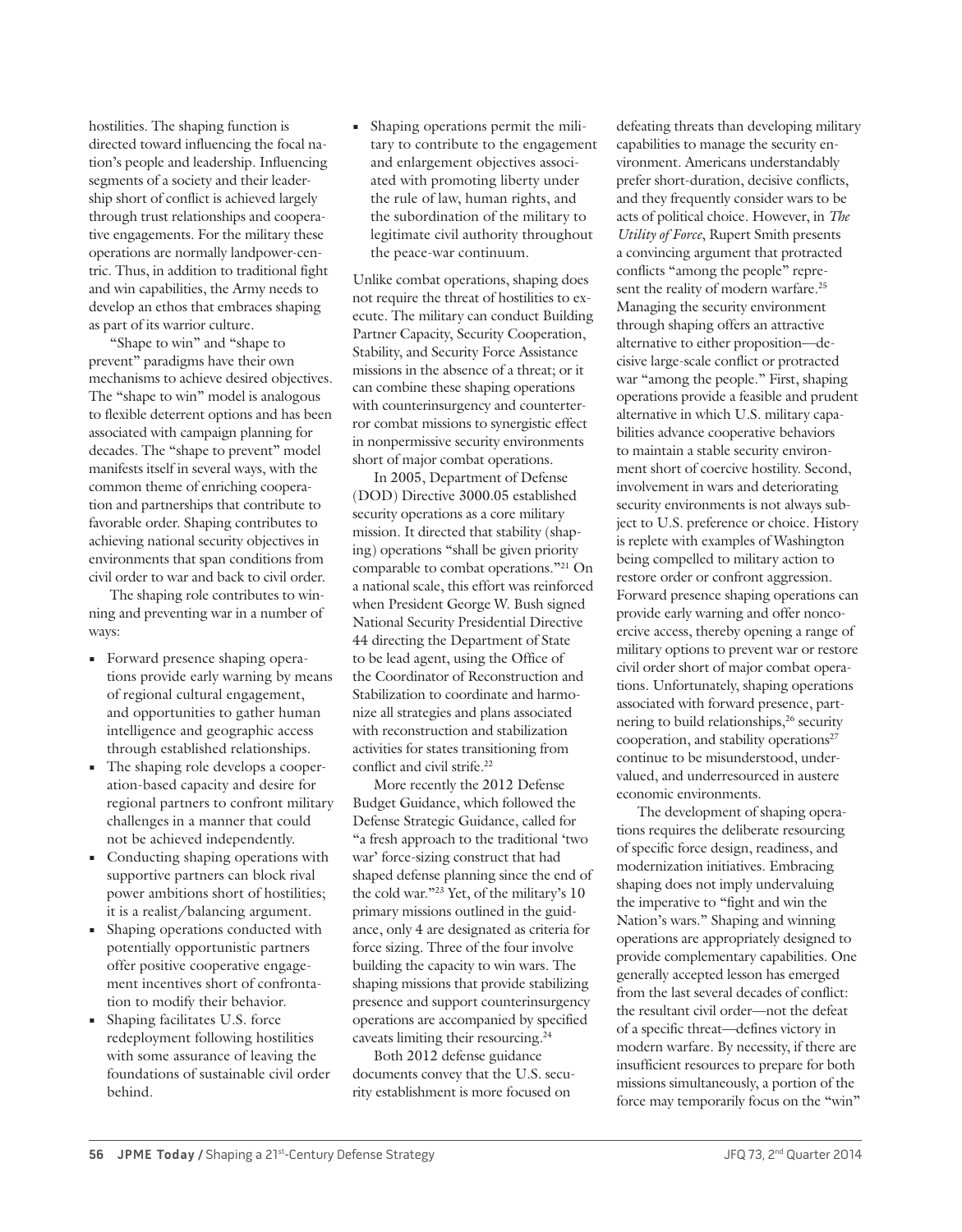

Soldiers rally in urban operations complex at Nevada Test and Training Range (U.S. Air Force/ Michael R. Holzworth)

or "shape" role during a particular operation or deployment. But that does not absolve operational units of the requirement to conduct either decisive combat or shaping operations with a limited amount of predeployment or rotational training.

America's security establishment should acknowledge the vital role of landpower as the force capable of shaping a population-centric security environment, whether through the coercive power of combat operations or the influence generated by shaping operations. "Shape to prevent" and "shape to win" models define the respective conditions necessary to achieve political and military victory in modern warfare.

The arguments against resourcing shaping capabilities and capacities align generally with the following themes. First, it is not the function of DOD or the Army to execute these operations. The activities associated with shaping

operations, primarily Building Partner Capacity, Security Cooperation, and Stability (especially when they involve development or law enforcement) fall outside DOD's roles, missions, and authorities. For this reason, national leaders are reluctant to commit resources to build DOD capabilities to engage in these operations, and security-minded interagency partners are not willing to allow the department to assume responsibility for their execution.

Shaping operations are necessary to prevent conflict, mitigate its impact, and provide the opportunity to transition to some form of a sustainable civil order. In the last decade of war, no Federal agency has marshaled the resources or changed its capability sufficiently to execute these missions as well as the Army. Some adjustments in roles, missions, and authorities are therefore necessary to enable other agencies to set objectives and provide oversight when developing plans,

while requiring the Army to develop and design tailored capabilities to execute these missions. Once U.S. political leadership recognizes the value of military shaping operations as a legitimate foreign policy execution tool during peacetime, the Army will have to embrace the shaping mission within its professional jurisdiction.

A military argument for resisting the prioritization of resources for shaping capabilities is a belief that any reduction in the "fight and win" capability will endanger the military's contract with the American people—to win the Nation's wars. Adherents to this view proffer the opinion that should the military fail at shaping, there are other Federal departments and agencies capable of providing assistance. There is not, however, another agency that can fight and win the Nation's wars.

This argument has merit. DOD and the Services cannot abandon their duty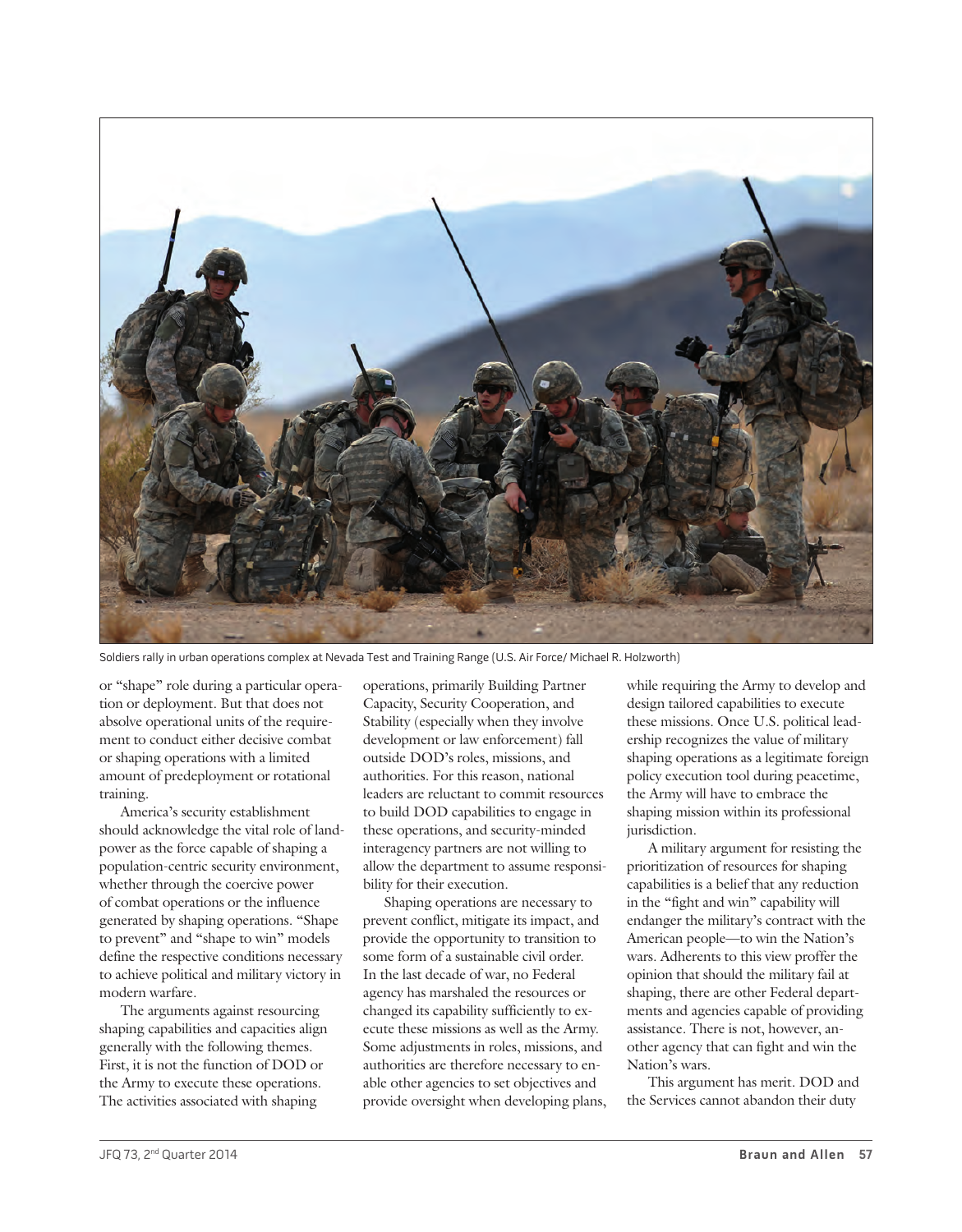

Marines select targets in tactical movement training at Camp Rodriguez, South Korea (DOD/James Norman)

to win wars: The notion of winning in modern warfare (and arguably throughout history) involves a great deal more than simply defeating the enemy's army or planting the U.S. flag in the enemy's capital. It involves encouraging legitimate government and developing indigenous force capabilities that permit U.S. disengagement with some assurance of sustainable security and order.

#### **Conclusion**

In summer 2013, DOD's Cost Assessment and Program Evaluation organization released the results of the Strategic Choices and Management Review (SCMR) study directed by Secretary of Defense Chuck Hagel. The SCMR provided resource prioritization guidance to the Quadrennial Defense Review effort within three broad funding bands. It did not alter the regionally prioritized, limited engagement strategy proposed in the 2012 Defense Strategic Guidance.<sup>28</sup>

The continuity of the U.S. post–Cold War security strategy of cooperative engagement, implemented through economic and diplomatic instruments of power reinforced by military power, is appealing. The past two decades suggest that even altruistic aspirations to spread democracy, human rights, and economic prosperity through diplomacy and economic initiatives alone are often foiled by adversaries with different agendas. U.S. military leadership must embrace civilian leaders' expressed desire to reduce the size and economic burden of the force, while at the same time preparing it for the full range of potential confrontations.

The argument that the military must retain the ability to "fight and win the Nation's wars" when shaping operations are resourced as lesser included capabilities is incongruous with current national security strategy aspirations. And it is not realistic to expect the whole-of-government engagement capability to increase

given the current fiscal environment. The argument to limit resource expenditures, however, is compelling in light of U.S. fiscal circumstances. Faced with a volatile operating environment, austere resources, and an ambiguous group of adversaries, the Nation must strive for dynamic equilibrium as it adapts the joint force to win conflicts, manage security environments, and shape civil order within constrained resources. The new security culture must embrace the military's "shape" and "win" roles. Shaping operations are primarily landpower centric because they are conducted in the human domain among the people. The Army must and will carry the burden of successfully executing shaping operations in support of America's foreign policy security goals.

Current defense guidance charges the military with defeating future threats and protecting national interests worldwide. To do that in an austere resource environment, the force must improve